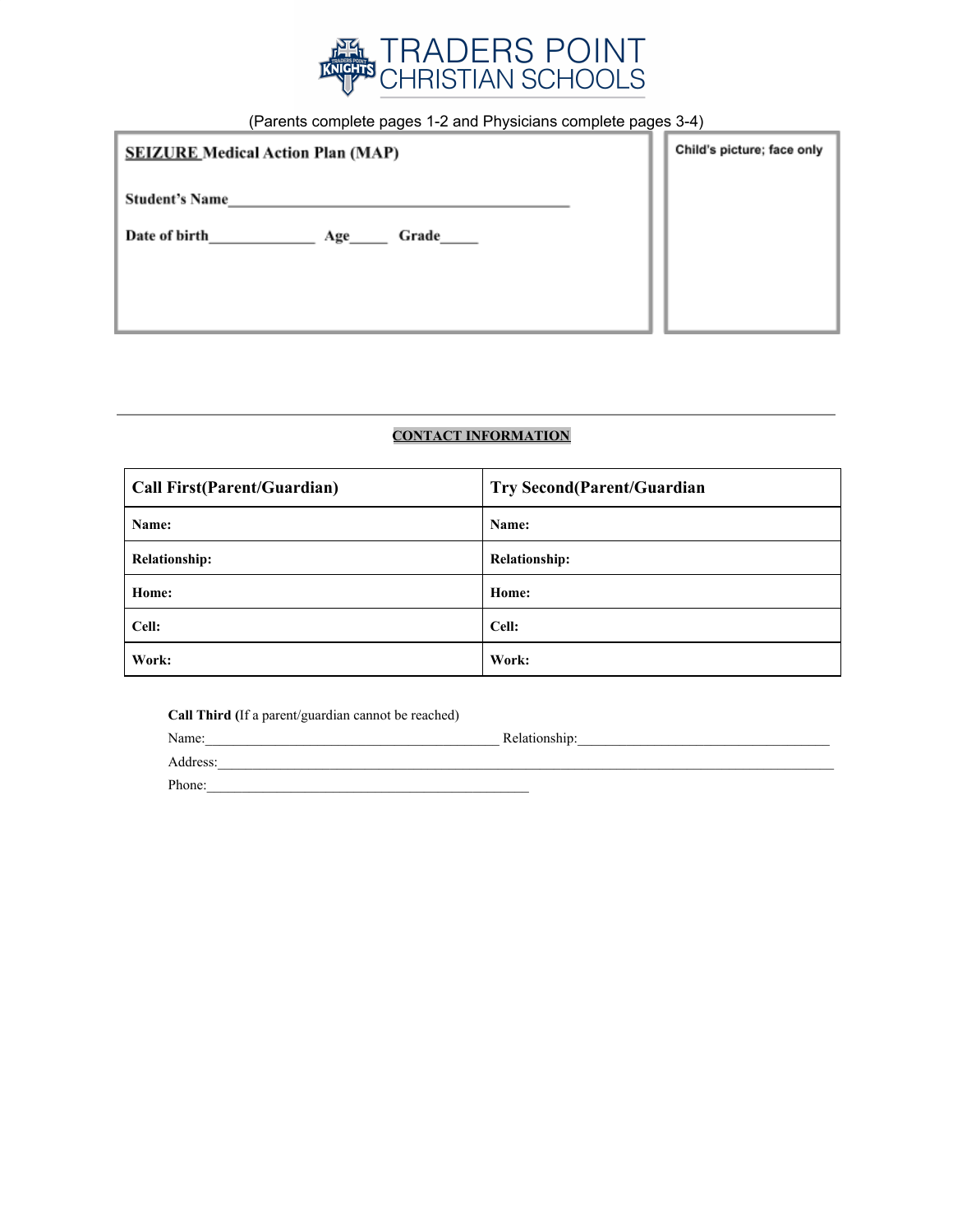## **SEIZURE HISTORY**

| Seizure Type (please circle all that apply): |  |  |  |  |  |  |  |
|----------------------------------------------|--|--|--|--|--|--|--|
|----------------------------------------------|--|--|--|--|--|--|--|

Generalized: **Tonic Clonic** (Grand Mal) **Atonic** (Drop Attacks) **Myoclonic Absence** (Petit Mal)

Partial: **Simple Complex** (Psychomotor/Temporal Lobe)

| Other or description of seizure: |  |
|----------------------------------|--|
|----------------------------------|--|

Date of last seizure:\_\_\_\_\_\_\_\_\_\_\_\_\_\_\_\_\_\_\_\_\_\_\_\_\_\_\_\_\_\_\_\_\_\_\_\_\_\_\_\_\_\_\_\_\_\_\_\_\_\_\_\_\_\_\_\_\_\_\_

| How often do seizures occur: |  |
|------------------------------|--|
|------------------------------|--|

| How long does a typical seizure last: |  |
|---------------------------------------|--|
|                                       |  |

Warning signs (Aura) or triggers if any, please explain: \_\_\_\_\_\_\_\_\_\_\_\_\_\_\_\_\_\_\_\_\_\_\_

| Child on Ketogenic Diet. YES<br><b>NO</b>              |
|--------------------------------------------------------|
| Past history of surgery for seizures? YES<br><b>NO</b> |
| Any special considerations or safety precautions:      |
|                                                        |

\_\_\_\_\_\_\_\_\_\_\_\_\_\_\_\_\_\_\_\_\_\_\_\_\_\_\_\_\_\_\_\_\_\_\_\_\_\_\_\_\_\_\_\_\_\_\_\_\_\_\_\_\_\_\_\_\_\_\_\_\_\_\_\_\_\_\_\_\_\_\_\_\_\_\_

\_\_\_\_\_\_\_\_\_\_\_\_\_\_\_\_\_\_\_\_\_\_\_\_\_\_\_\_\_\_\_\_\_\_\_\_\_\_\_\_\_\_\_\_\_\_\_\_\_\_\_\_\_\_\_\_\_\_\_\_\_\_\_\_\_\_\_\_\_\_\_\_\_\_\_

**I agree to have the information in this medical action plan shared with staff needing to know. I understand that my child's name may appear on a list with other students having seizures to better identify needs. I give permission for trained staff to administer any medication prescribed for seizure activity as ordered by the Physician and to contact the Physician for clarifications of orders, if needed.**

\_\_\_\_\_\_\_\_\_\_\_\_\_\_\_\_\_\_\_\_\_\_\_\_\_\_\_\_\_\_\_\_\_\_\_\_\_\_\_\_\_\_\_\_\_\_\_\_\_\_\_\_\_\_\_\_\_\_\_\_\_\_\_\_\_\_\_\_\_\_\_\_\_\_\_

**Parent/Guardian (Printed Name):\_\_\_\_\_\_\_\_\_\_\_\_\_\_\_\_\_\_\_\_\_\_\_\_\_\_\_\_\_\_\_\_\_\_\_\_\_\_\_\_\_\_\_\_\_\_\_\_\_\_\_\_\_\_\_\_**

Signature: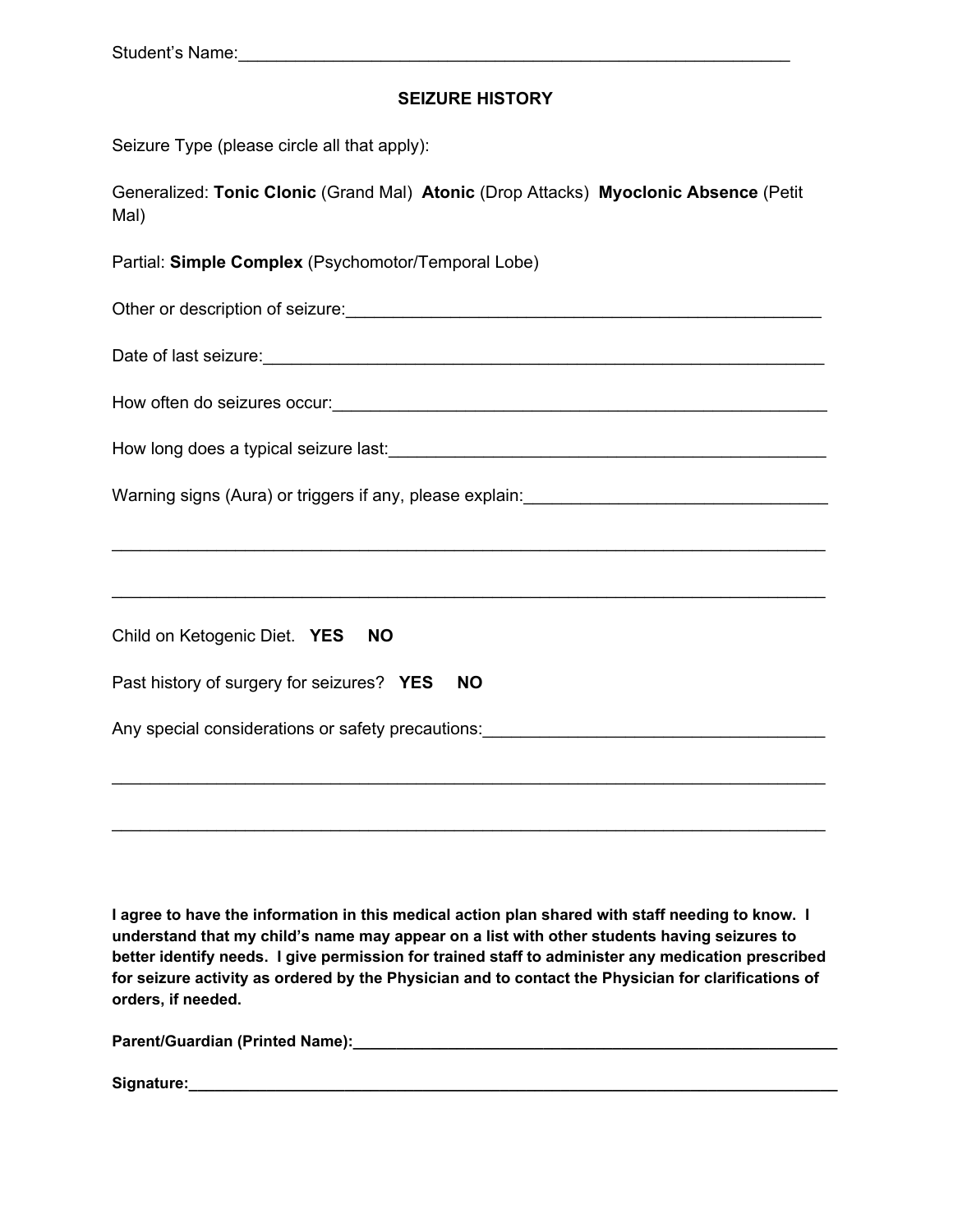| Date:                  |  |
|------------------------|--|
| <b>Student's Name:</b> |  |

## **Action if student has a seizure:**

- **● Track time**
- **● Keep child safe**
- **● Do not restrain**
- **● Do not put anything in mouth**
- **● Stay with child until fully awake**
- **● Follow medical orders**
- **● Document medical event**
- **● Notify parents**

**In addition for Tonic Clonic (Grand Mal) Seizure:**

- **● Keep airway open/watch breathing**
- **● Protect head**
- **● Turn child on side, if safely able to**
- **● Follow medical orders**

**General signs of a SEIZURE EMERGENCY:**

- **● Convulsion longer than 5 minutes**
- **● Repeated seizures**
- **● Injury**
- **● History of Diabetes**
- **● Breathing difficulties**
- **● Seizure while in water**

**ACTION CALL 911**